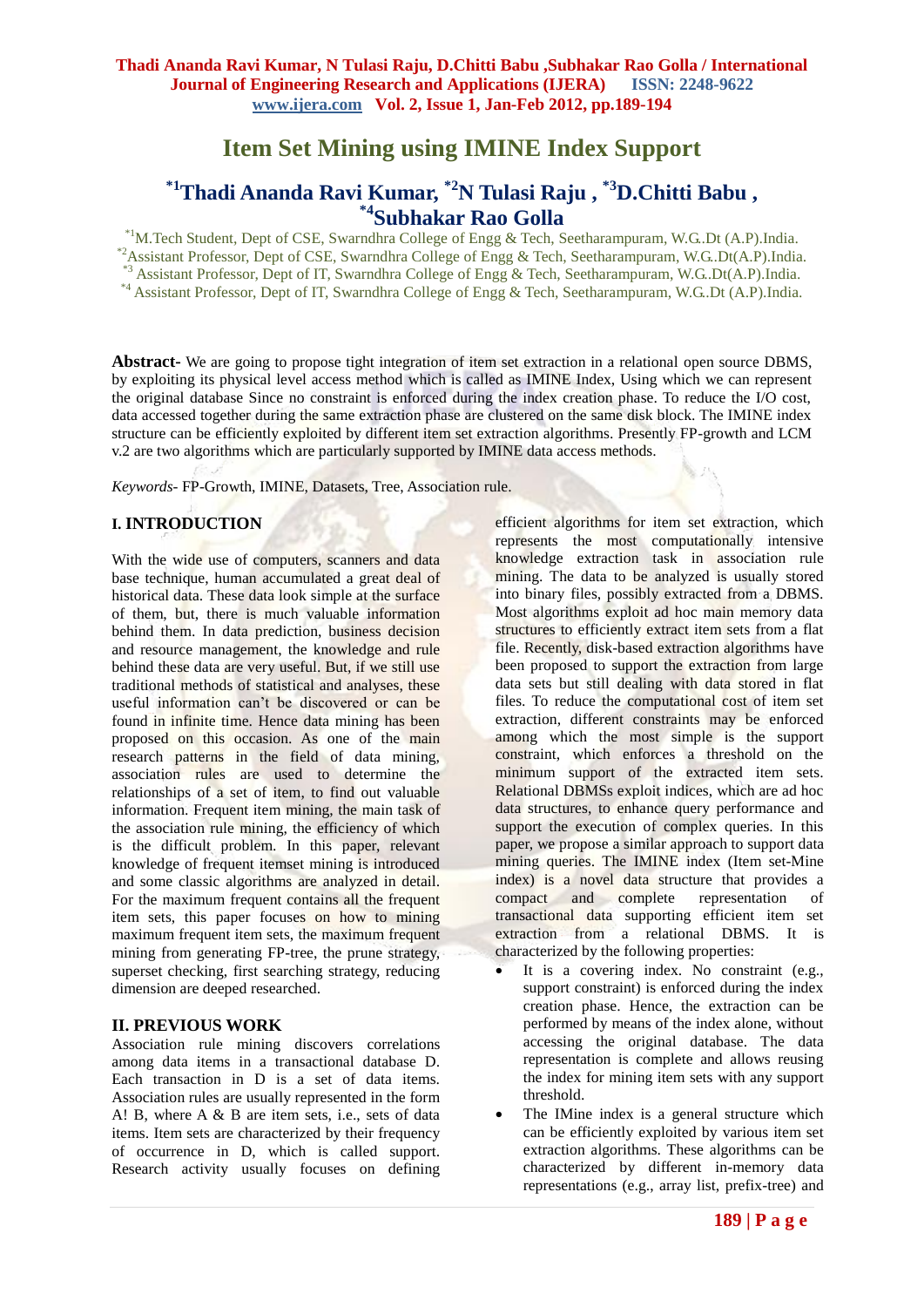techniques for visiting the search space. Data access functions have been devised for efficiently loading in memory the index data. Once in memory, data is available for item set extraction by means of the algorithm of choice. We implemented and experimentally evaluated the integration of the IMine index in FP-growth and LCM v.2. Furthermore, the IMine index also supports the enforcement of various constraint categories.

- The IMine physical organization supports efficient data access during item set extraction. Correlation analysis allows us to discover data accessed together during pattern extraction. To minimize the number of physical data blocks read during the mining process, correlated information is stored in the same block.
- IMine supports item set extraction in large data sets.

#### **III. PROPOSED WORK**

In this section we are going to propose the techniques which we are going to use in the system and we consider example data set as in Fig.1 to illustrate how the techniques can be implemented .And the techniques are as follows:

- **a)** Frequent Item Set Extraction.
- **b)** I Tree Module.
- **c)** I BTree Module.

|                          | ItemsID          |  |
|--------------------------|------------------|--|
|                          | g,b,h,e,p,v,d    |  |
| $\overline{2}$           | e,m,h,n,d,b      |  |
| 3                        | p,e,c,i,f,o,h    |  |
| $\overline{\mathcal{L}}$ | i, h, k, a, w, e |  |
| 5                        | n,b,d,e,h        |  |
| $\overline{6}$           | s,a,n,r,b,u,i    |  |
| 7                        | b, g, h, d, e, p |  |
| 8                        | a, i, b          |  |
| 9                        | f, i, e, p, c, h |  |
| 10                       | t, h, a, e, b, r |  |
| 11                       | a,r,e,b,h        |  |
| 12                       | z, b, i, a, n, r |  |
| 13                       | b,e,d,p,h        |  |
|                          |                  |  |

*Fig.1: Example Data Set*

#### *Frequent Item Set Extraction:*

This section describes how frequent item set extraction takes place on the IMine index. We present two approaches, denoted as FP-based and LCM-based algorithms, which are an adaptation of the FP-Growth algorithm and LCM v.2 algorithm, respectively.

#### *FP-based algorithm*

The FP-growth algorithm stores the data in

a prefix-tree structure called FP-tree. First, it computes item support. Then, for each transaction, it stores in the FP-tree its subset including frequent items. Items are considered one by one. For each item, extraction takes place on the frequent-item projected database, which is generated from the original FP-tree and represented in a FP-tree based structure.

#### *LCM-based algorithm*

The LCM v.2 algorithm loads in memory the support-based projection of the original database. First, it reads the transactions to count item support. Then, for each transaction, it loads the subset including frequent items. Data are represented in memory by means of an array-based data structure, on which the extraction takes place.

#### *I Tree Module*

The Item set-Tree (I-Tree) is a prefix-tree which represents relation R by means of a succinct and lossless compact structure. Implementation of the I-Tree is based on the FP-tree data structure, which is very effective in providing a compact and lossless representation of relation R. However, since the two index components are designed to be independent, alternative I-Tree data structures can be easily integrated in the IMine index as shown in  $Fig.2$ 



*Fig.2: IMINE Index for Example data set of I-Tree*

The I-Tree associated to relation R is actually a forest of prefix-trees, where each tree represents a group of transactions all sharing one or more items. Each node in the I-Tree corresponds to an item in R. Each path in the I-Tree is an ordered sequence of nodes and represents one or more transactions in R. Each item in relation R is associated to one or more I-Tree nodes and each transaction in R is represented by a unique I-Tree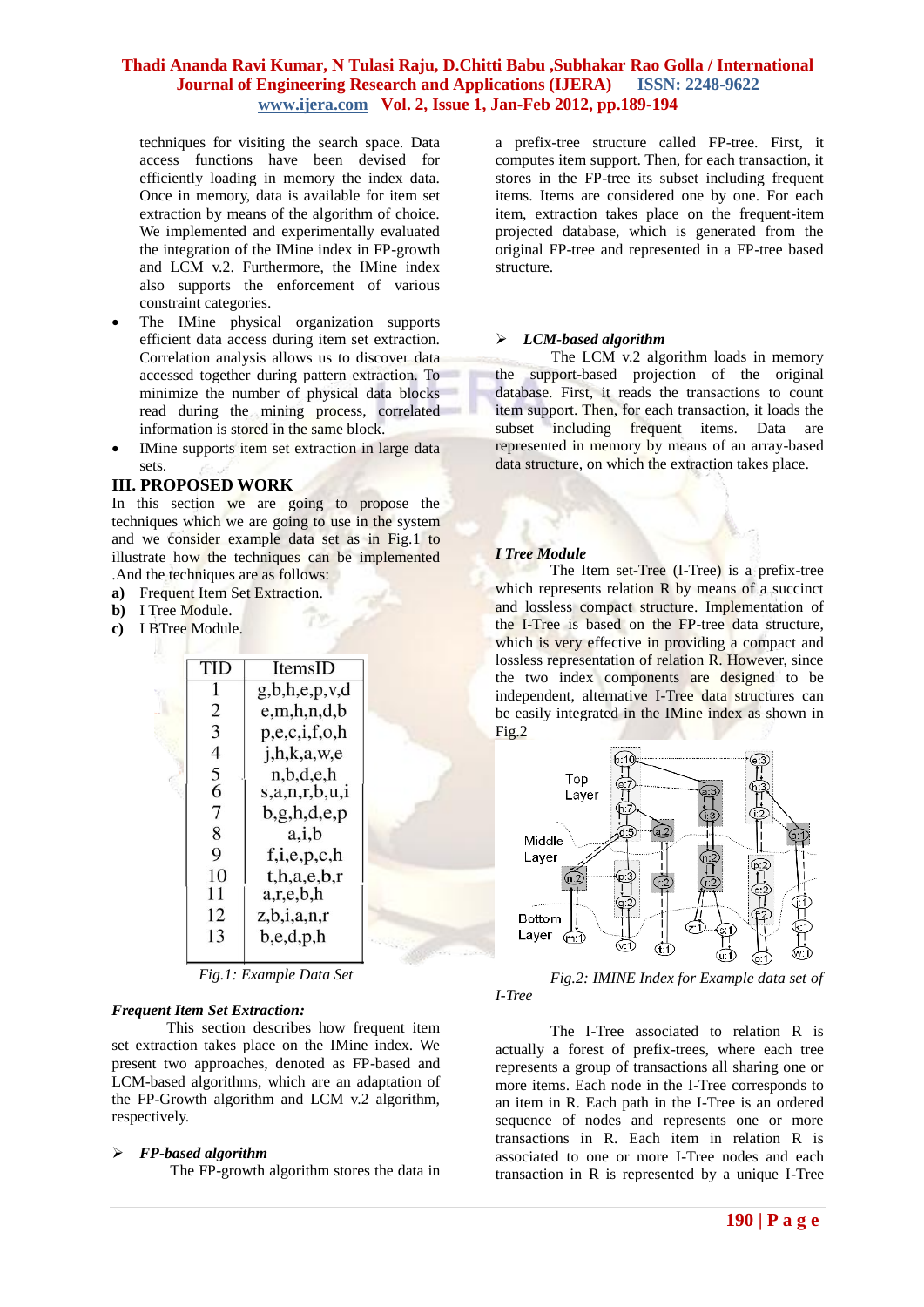path.

#### *I BTree Module*

The Item-Btree (I-Btree) is a B+Tree structure which allows reading selected I-Tree portions during the extraction task. For each item, it stores the physical locations of all item occurrences in the I-Tree. Thus, it supports efficiently loading from the I-Tree the transactions in R including the item. I-Btree allows selectively accessing the I-Tree disk blocks during the extraction process as in the Fig.3. It is based on a B+Tree structure. For each item i in relation R, there is one entry in the I-Btree.



*Fig.3: IMINE Index for Example data set of I-BTree*

## **IV. DESIGN & IMPLEMENTATION OF THE SYSTEM**

Design is a meaningful engineering representation of something that is to be built. Design creates a representation or model, provides detail about software data structure, architecture, interfaces and components that are necessary to implement a system. The use case model in the Fig.4 defines the outside (actors) and inside (use case) of the system's behavior.



#### *Fig.4: The Interoperabailty Usecase Diagram of the system*

Activity diagram can also be used to represent a class's method implementation. A token represents an operation. An activity is shown as a round box containing the name of the operation. An outgoing solid arrow attached to the end of activity symbol indicates a transition triggered by the completion as shown in Fig.5.



#### *Fig.5: The Interoperabailty Usecase Diagram of the system*

In this coming section we are going to discuss about the implementation of how the Mining has been done in-order to identify the Association rule text information is hidden. The below given code in fig.6 will generate the Fp Tree implementation.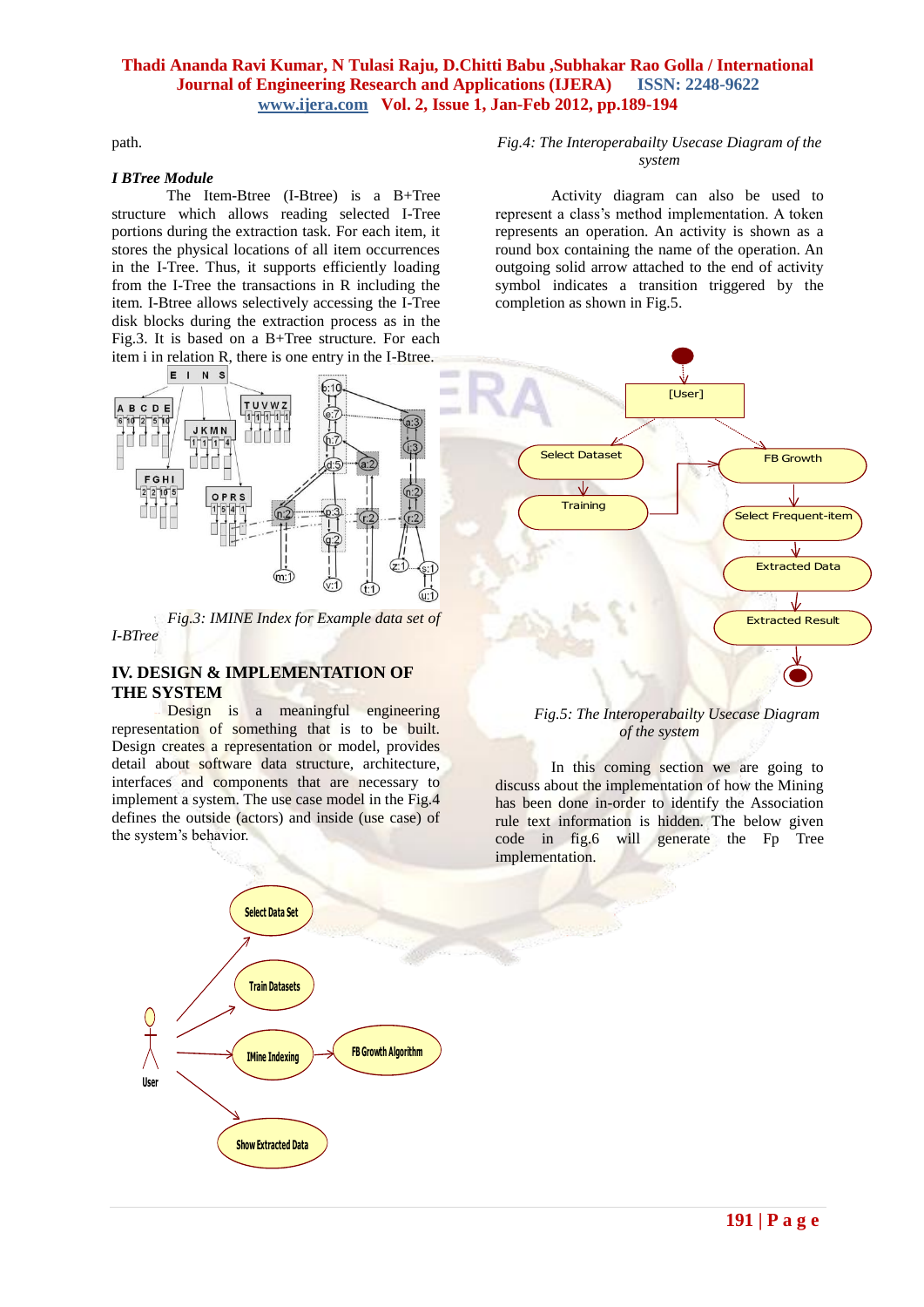```
public FPtree(String[] args)
super(args);
rootNode = new FPtreeNode();
headerTable = new FPgrowthHeaderTable
[numOneItemSets + 1];
for (int index = 1; index < headerTable.length; index++)
headerTable[index] = new FPgrowthHeaderTable((short)
index);
}
        I
public void createFPtree()
headerTable = new FPgrowthHeaderTable
                                                        m
[numOneItemSets + 1];
for (int index = 1; index < headerTable.length; index++)
headerTable[index] = new FPgrowthHeaderTable((short)
index);
for (int index = 0; index < dataArray.length; index++)
if (dataArray[index] != null)
addToFPtree(rootNode, 0, dataArray[index], 1,
headerTable);
ł
        -1
```
*Fig.6: Implementation of the Fp Tree*

The below given code in Fig.7 is used to implement Associate rule mining of the system.

```
public AssocRuleMining(String[] args) {
for (int index = 0; index < args.length; index\leftrightarrow)
idArgument(args[index]);
if (errorFlag)
CheckInputArguments();
else
outputMenu();
protected void idArgument(String argument) {
if (argument.charAt(0) == \vee) {
char flag = argument.charAt(1);
argument = argument.substring(2, argument.length());
switch (flag) {
case 'C'
confidence = Double.parseDouble(argument);
break;
case 'F':
fileName = argument;
break;
case 'S':
support = Double.parseDouble(argument);
break;
default
System.out.println("INPUT ERROR: Unrecognise command"
+"line argument -"+flag+argument);
errorFlag = false;
                    \left\{ else\left\{System.out.println("INPUT ERROR: All command line arguments"
+"must commence with a "character ("+argument +")");
errorFlag = false;
                               -1
                                         -1
```


**V. RESULTS**

The following are the obtained results from the proposed system.

| roposed system.                                   |                                                    |  |  |
|---------------------------------------------------|----------------------------------------------------|--|--|
| <b>MINE</b> : Index Support for Item Set Mining:: |                                                    |  |  |
|                                                   | <b>IMINE: Index Support for Item Set Mining</b>    |  |  |
|                                                   |                                                    |  |  |
|                                                   |                                                    |  |  |
| Data Set:                                         | Show Items<br>pima.D38.N768.C2.num                 |  |  |
|                                                   | 1 5 9 14 19 23 27 32 37                            |  |  |
|                                                   | 1 5 9 17 19 23 27 32 37                            |  |  |
|                                                   | 1 5 9 14 19 23 29 32 38                            |  |  |
|                                                   | 1 5 9 14 19 23 27 32 37<br>1 5 9 14 19 23 27 32 37 |  |  |
|                                                   | 1 5 9 14 19 23 28 32 37                            |  |  |
|                                                   |                                                    |  |  |
|                                                   | FP Tree Storage :                                  |  |  |
|                                                   |                                                    |  |  |
|                                                   |                                                    |  |  |
|                                                   |                                                    |  |  |
|                                                   |                                                    |  |  |
|                                                   |                                                    |  |  |
|                                                   |                                                    |  |  |
|                                                   | Start Mining<br>Exit                               |  |  |
|                                                   |                                                    |  |  |
|                                                   | Fig.8: Identifying the Data Sets                   |  |  |
|                                                   |                                                    |  |  |
|                                                   | MINE : Index Support for Item Set Mining::         |  |  |
|                                                   | <b>IMINE: Index Support for Item Set Mining</b>    |  |  |
|                                                   |                                                    |  |  |
|                                                   |                                                    |  |  |
| Data Set:                                         | pima.D38.N768.C2.num<br>Show Items                 |  |  |
|                                                   | 1 5 9 14 19 23 27 32 37                            |  |  |
|                                                   | 1 5 9 17 19 23 27 32 37                            |  |  |
|                                                   | 1 5 9 14 19 23 29 32 38                            |  |  |
|                                                   | 1 5 9 14 19 23 27 32 37                            |  |  |
|                                                   | 1 5 9 14 19 23 27 32 37                            |  |  |
|                                                   | 1 5 9 14 19 23 28 32 37                            |  |  |
|                                                   |                                                    |  |  |
|                                                   | FP Tree Storage :                                  |  |  |
|                                                   | Generation time = 0.0 seconds (0.0 mins)           |  |  |

 $FP$  tree storage = 8664 (bytes) FP tree updates = 6330 **Select an Option**  $FP$  tree nodes = 389 Start Mining? Start Mining Exit Cancel Yes No

*Fig.9: Calculating FP Tree Storage and Starting*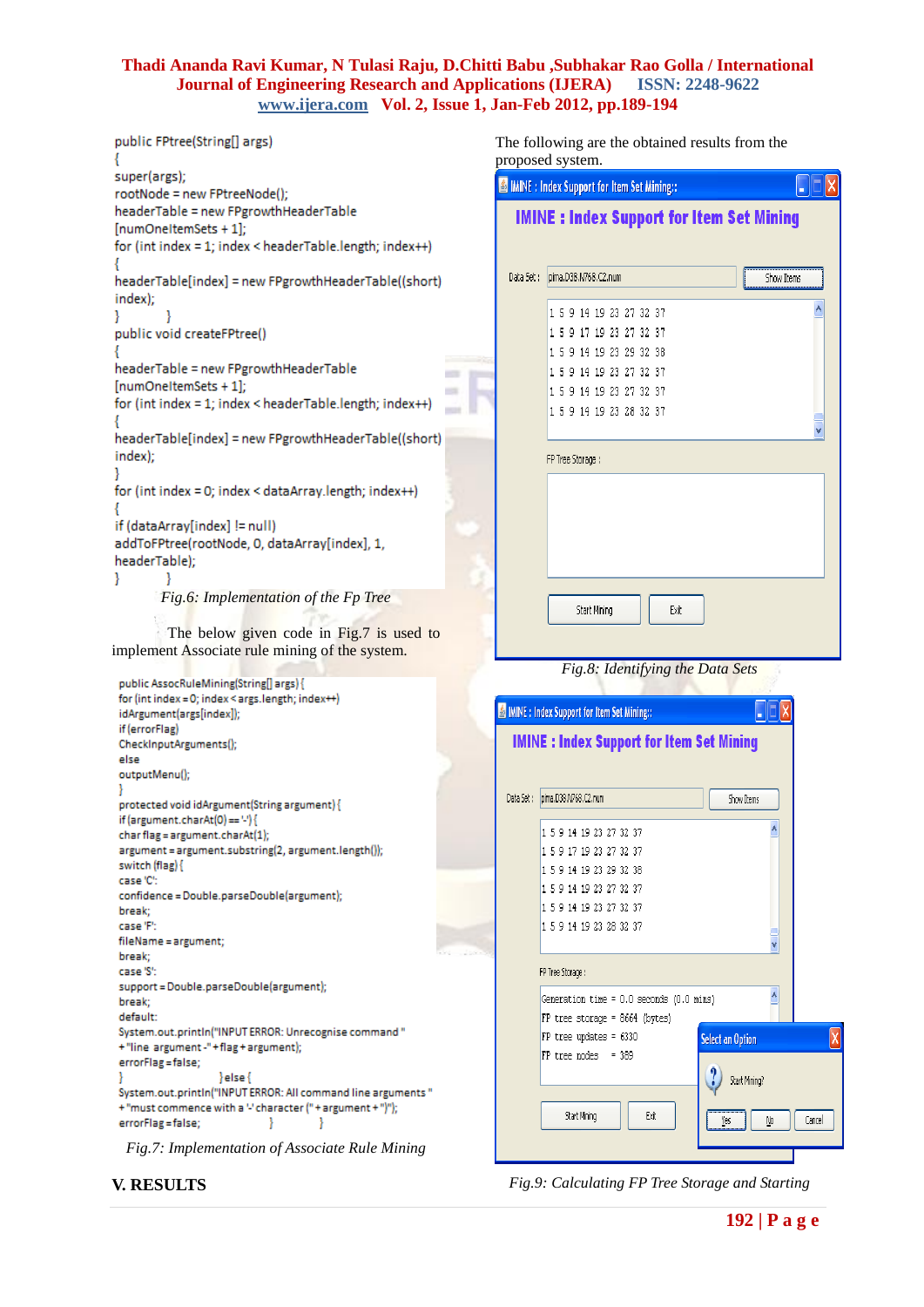#### *Mining*

| IMINE: Index Support for Item Set Mining::                                                        |
|---------------------------------------------------------------------------------------------------|
| Show Mining Data                                                                                  |
| Generation time = 0.13 seconds (0.0 mins)<br>T-tree Storage = 25928 (Bytes)                       |
| No.of Frequent Sets : 1803                                                                        |
| Association Rule Mining :                                                                         |
|                                                                                                   |
| Exit<br>Fig.10: Display of Mining Data and Number of<br><b>Frequent Sets</b>                      |
| <b>Select an Option</b><br>$\boldsymbol{\mathsf{x}}$<br>Start Association?<br>Cancel<br>Yes<br>Ņο |
| ×<br><b>Message</b><br>i<br>Mining Starting Time: 1.269868313734E12 (millis)<br>ОК                |
| ×<br><b>Message</b><br>i<br>Mining Ending Time: 1.269868325265E12 (millis)                        |

*Fig.11: Starting Association and display of mining starting & ending time*



*Fig.12: Calculation of Association Rule Mining and Total Mining Duration*

#### **VI. CONCLUSION**

The IMine index is a novel index structure that supports efficient item set mining into a relational DBMS. It has been implemented into the open source DBMS, by exploiting its physical level access methods. The IMine index provides a complete and compact representation of transactional data. It is a general structure that efficiently supports different algorithmic approaches to item set extraction. Selective access of the physical index blocks significantly reduces the I/O costs and efficiently exploits DBMS buffer management strategies. This approach, albeit implemented into a relational DBMS, yields performance better than the state-of-the-art algorithms accessing data on a flat file and is characterized by a linear scalability also for large data sets.

## **REFERENCES**

[1] H. Toivonen, "Sampling Large Databases for Association Rules," Proc. 22nd Int'l Conf. Very Large Data Bases (VLDB '96), pp. 134-145, 1996. [2] M. El-Hajj and O.R. Zaiane, "Inverted Matrix: Efficient Discovery of Frequent Items in Large Datasets in the Context of Interactive Mining," Proc. Ninth ACM SIGKDD Int'l Conf. Knowledge Discovery and Data Mining (SIGKDD), 2003.

[3] G. Grahne and J. Zhu, "Mining Frequent Itemsets from Secondary Memory," Proc. IEEE Int'l Conf. Data Mining (ICDM '04), pp. 91-98, 2004.

[4] G. Ramesh, W. Maniatty, and M. Zaki, "Indexing and Data Access Methods for Database Mining," Proc. ACM SIGMOD Workshop Data Mining and Knowledge Discovery (DMKD), 2002.